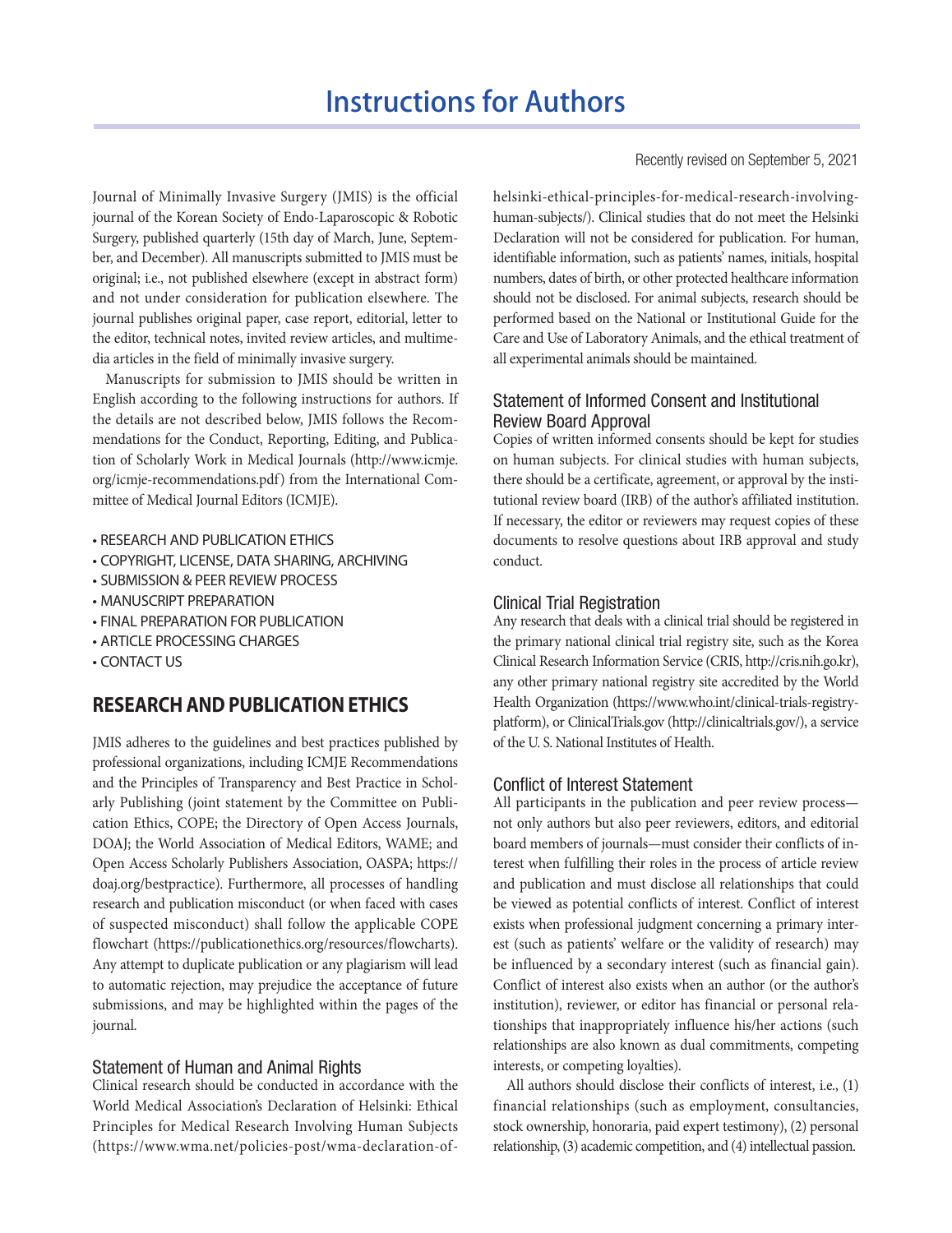These conflicts of interest must be included as a footnote on the title page. Each author should certify the disclosure of any conflict of interest with his/her signature. Peer reviewers must disclose to editors any conflicts of interest that could bias their opinions of the manuscript, and should recuse themselves from reviewing specific manuscripts if the potential for bias exists. Editors who make final decisions about manuscripts should recuse themselves from editorial decisions if they have conflicts of interest or relationships that pose potential conflicts related to articles under consideration. Other editorial staff members who participate in editorial decisions must provide editors with a current description of their financial interests or other conflicts (as they might relate to editorial judgments) and recuse themselves from any decisions in which a conflict of interest exists. Further guidance is available from COPE (https:// publicationethics.org/files/A\_Short\_Guide\_to\_Ethical\_Editing. pdf) and WAME (http://wame.org/conflictof-interest-in-peerreviewed-medical-journals). If undisclosed conflict of interest is suspected in a submitted manuscript or published article, a committee composed of Editorial Board members will be held and discussed, and JMIS will follow the process of the applicable COPE flowchart (https://publicationethics.org/resources/flowcharts).

#### Authorship

Authorship confers credit and has important academic, social, and financial implications. Authorship also implies responsibility and accountability for published work. According to the ICMJE recommendation, authorship is based on the following four criteria: (1) Substantial contributions to the conception or design of the work; or the acquisition, analysis, or interpretation of data for the work; AND (2) Drafting the work or revising it critically for important intellectual content; AND (3) Final approval of the version to be published; AND (4) Agreement to be accountable for all aspects of the work in ensuring that questions related to the accuracy or integrity of any part of the work are appropriately investigated and resolved. Authors should meet all four criteria.

Contributors who meet fewer than all four of the above criteria for authorship should not be listed as authors, but they should be acknowledged. Examples of activities that alone (without other contributions) do not qualify a contributor for authorship are acquisition of funding; general supervision of a research group or general administrative support; and writing assistance, technical editing, language editing, and proofreading.

After the initial submission of a manuscript, any change in authorship (adding author(s), deleting author(s), or rearranging the order of authors) is not generally accepted, but must be explained by a letter to the editor from the authors concerned if it is absolutely necessary. This letter must be signed by all authors of the paper. JMIS does not correct authorship after acceptance

for publication unless a mistake has been made by the editorial staff.

### Duplicate Publication

Authors should not submit the same manuscript, in the same or different languages, simultaneously to more than one journal. Manuscripts are only accepted for publication in journals if they have not been published elsewhere. Manuscripts published in this journal should not be submitted for publication elsewhere. If duplicate publication related to the papers of this journal is detected, the authors and their institutes will be informed, and there will also be penalties for the authors.

### Acceptable Secondary Publication

Secondary publication of material published in other journals or online may be justifiable and beneficial, especially when intended to disseminate important information to the widest possible audience (e.g., guidelines produced by government agencies and professional organizations in the same or a different language). Secondary publication may also be justifiable in conditions provided by ICMJE Recommendations (http://www. icmje.org/icmje-recommendations.pdf).

## Process for Managing Research and Publication **Misconduct**

When the journal faces suspected cases of research and publication misconduct such as redundant (duplicate) publication, plagiarism, fraudulent or fabricated data, changes in authorship, a fraudulent undisclosed conflict of interest, ethical problems with a submitted manuscript, a reviewer who has appropriated an author's idea or data, complaints against editors, and so on, the resolution process will follow the flowchart provided by the Committee on Publication Ethics (http://publicationethics.org/ resources/flowcharts). The discussion and decision on the suspected cases are carried out by the Editorial Board.

### Editorial Responsibilities

The Editorial Board will continuously work to monitor and safeguard publication ethics: guidelines for retracting articles; maintenance of the integrity of the academic record; preclusion of business needs from compromising intellectual and ethical standards; publishing corrections, clarifications, retractions, and apologies when needed; and excluding plagiarism and fraudulent data. The editors maintain the following responsibilities: responsibility and authority to reject and accept articles; avoiding any conflict of interest with respect to articles they reject or accept; promoting publication of corrections or retractions when errors are found; and preservation of the anonymity of reviewers.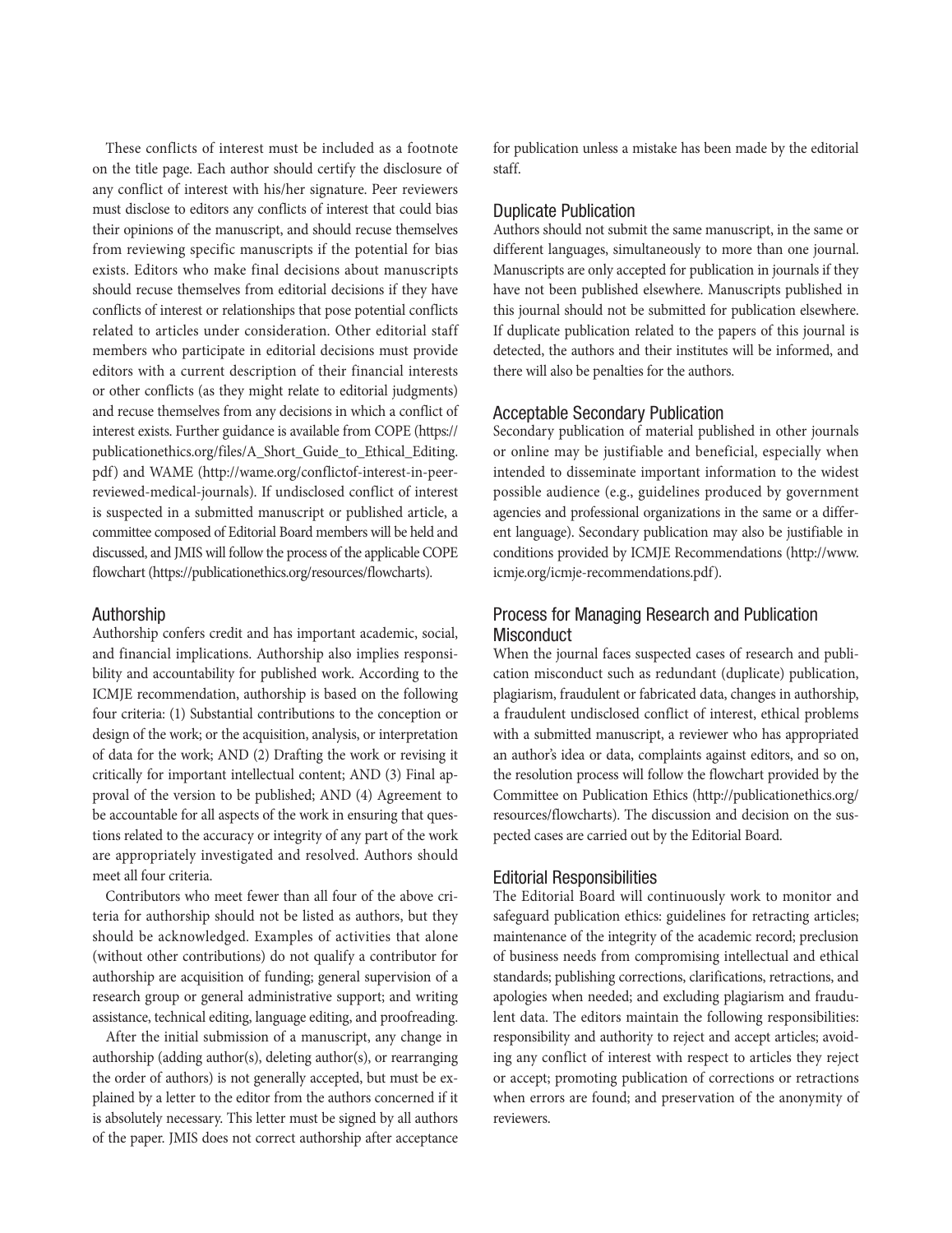## Research Ethics Council and Role of the Council

Research Ethics Council is composed of a chairperson of the Publication Committee of the Korean Society of Endo-Laparoscopic & Robotic Surgery and the members of the Committee.

The roles of the Council are as follows:

- 1. Research Ethics Council is established to deal with issues related to research ethics including data falsification or fabrication, plagiarism, dual publication, and wrongful authorship indication.
- 2. The Council reviews research ethics of the published papers. If anything that goes against publication ethics is found, the Council meeting will be held to investigate the issues.
- 3. The results of the Council meeting must be reported to board of directors.
- 4. To promote best practices, the Council members shall serve ethics education for editors and authors of the Journal of Minimally Invasive Surgery.

# **COPYRIGHT, LICENSE, DATA SHARING, ARCHIVING**

### **Copyright**

Authors must declare that the submitted work is their own and that copyright has not been breached in seeking its publication. Copyright in all published material is owned by the Korean Society of Endo-Laparoscopic & Robotic Surgery. Copyright Transfer Form must be signed by every author and be submitted with other manuscripts during the first online submission process. The corresponding author is responsible for submitting the Copyright Transfer Form during the submission process. In addition, it is the authors' responsibility to obtain written permission to reproduce (in all media, including electronic) any material that has appeared previously in another publication. Authors should provide copies of permission letters for any material reproduced from copyrighted publications. Submitted material will not be returned to the author unless specifically requested.

#### License

JMIS is an open access journal. The person using JMIS online may use, reproduce, disseminate, or display the open access version of content from this journal for noncommercial purposes. Articles are distributed under the terms of the Creative Commons License (http://creativecommons.org/licenses/by-nc/4.0/), which permits unrestricted noncommercial use, distribution, and reproduction in any medium if the original work is properly cited. This is in accordance with the Budapest Open Access Initiative definition of open access.

For any commercial use of material from the open access version of the journal, permission must be obtained from the

Korean Society of Endo-Laparoscopic & Robotic Surgery (email: journal@e-jmis.org). Requests for reprints after the journal should be faxed or emailed to the Editorial Office. Copy reprints will be charged after committee approval and color prints will need an additional charge.

## Data Sharing

JMIS encourages data sharing wherever possible, unless this is prevented by ethical, privacy, or confidentiality matters. Authors wishing to do so may deposit their data in a publicly accessible repository and include a link to the DOI within the text of the manuscript. JMIS accepts the ICMJE Recommendations for data sharing statement policy (http://icmje.org/icmjerecommendations.pdf). Authors may refer to the editorial, "Data Sharing Statements for Clinical Trials: A Requirement of the International Committee of Medical Journal Editors," in J Korean Med Sci 2017;32(7):1051-1053 (https://doi.org/10.3346/ jkms.2017.32.7.1051).

### Archiving Policy

JMIS provides the electronic backup and preservation of access to the journal content in the event the journal is no longer published by archiving in National Library of Korea (http://seoji. nl.go.kr/archive) and ScienceCentral (https://e-sciencecentral. org/journals/210). Authors can archive preprint (i.e., prerefereeing), postprint (i.e., final draft post-refereeing), and publisher's version/PDF.

# **SUBMISSION & PEER REVIEW PROCESS**

#### Online Submission

All manuscripts should be submitted online via the journal's website (http://e-jmis.org/submission/Login.html) by the first or corresponding author. Once you have logged into your account, on-line system will lead you through the submission process in a step-by-step orderly process. Submission instructions are available at the website.

### Screening Before Review

All papers, including those invited by the Editor, are subject to peer review. If the manuscript does not fit the aims and scope of JMIS or does not adhere to the Instructions for Authors, it may be returned to the author immediately after submission without review. For double-blind peer review, the title page and manuscript should be provided as separate files. Submitted manuscripts are screened for possible plagiarism or duplicate publication by Similarity Check upon arrival. The title page will remain separate from the manuscript throughout the peer review process and will not be sent to the reviewers. The manuscript should be anonymized. Please make sure that any identifying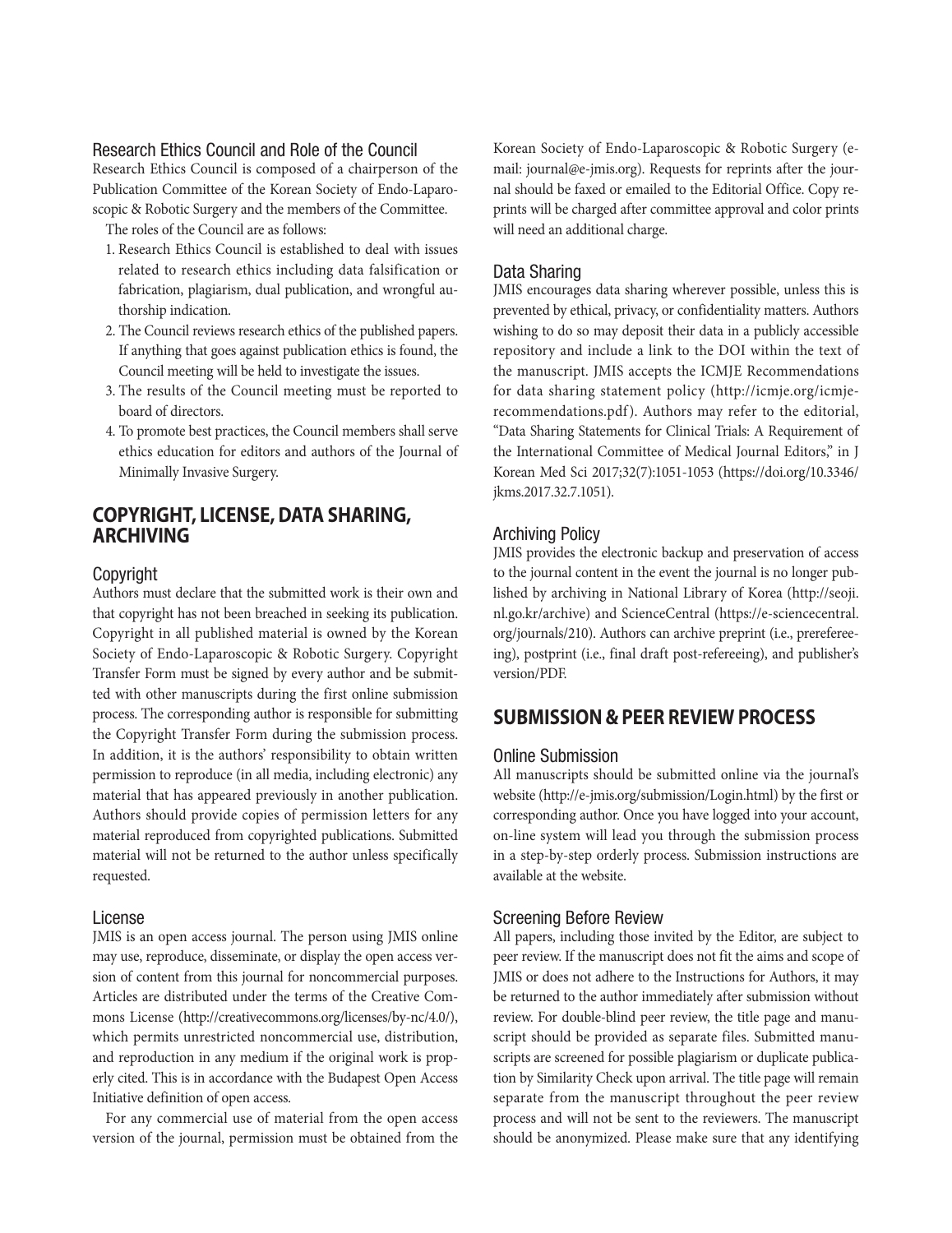information, such as authors' names or affiliations, is removed from your manuscript before submission.

## Peer Review Process

After screening, a manuscript is sent to the most two relevant reviewers of the field. In addition, if deemed necessary, a review of statistics may be requested. JMIS recommends peer reviewers to follow JMIS Review Regulations or the COPE Ethical Guidelines for Peer Reviewers (https://publicationethics.org/ resources/guidelines-new/cope-ethical-guidelines-peer-reviewers). Authors' names and affiliations are removed during peer review. The acceptance criteria for all papers are based on the quality and originality of the research and its clinical and scientific significance. Acceptance of the manuscript is decided based on the critiques and recommended decision of the reviewers. An initial decision will normally be made within 4 weeks of receipt of a manuscript, and reviewers' comments are sent to the first or corresponding authors by e-mail. Revised manuscripts must be submitted online by the first or corresponding author who must indicate the alterations that have been made in response to the reviewers' comments item by item. Failure to resubmit the revised manuscript within 8 weeks of the editorial decision is regarded as a withdrawal. A final decision on acceptance for publication or rejection for publication is forwarded to the first or corresponding author from the Editorial Office.

### Appeals of Decisions

Any appeal against an editorial decision must be made within 2 weeks of the date of the decision letter. Authors who wish to appeal against a decision should contact the editor-in-chief, explaining in detail the reasons for the appeal. All appeals will be discussed with at least one other associate editor. If consensus cannot be reached thereby, an appeal will be discussed at a full editorial meeting. The process of handling complaints and appeals follows the guidelines of COPE available from (https:// publicationethics.org/appeals). JMIS does not consider second appeals.

## Submission by Editors

Final decisions regarding manuscript publication are made by the editor-in-chief or a designated editor who does not have any relevant conflicts of interest. In the event that an editor has a conflict of interest with a submitted manuscript or with the authors, the manuscript will be handled by one of the other editors who does not have a conflict with the review and who is not at the same institution as the submitting editor. In such circumstances, full masking of the process will be ensured so that the anonymity of the peer reviewers is maintained.

# **MANUSCRIPT PREPARATION**

## Publication Types, Qualification for Authors, and Language

JMIS focuses on clinical and experimental original studies, case reports, editorial, letter to the editor, invited reviews, technical notes, and multimedia articles in the field of minimally invasive surgery. Any physicians or researchers throughout the world can submit a manuscript if the scope of the manuscript is appropriate. Manuscripts should be submitted in English. Medical terminology should be written based on the most recent edition of Dorland's Illustrated Medical Dictionary.

## General Requirements

After entering all the checklist, you will be prompted for uploading files. The main document with manuscript text and tables should be prepared with an MS-word program.

- 1. The manuscript for a major paper should be organized in the following order: title page, abstract, introduction, materials and methods, results, discussion, references, tables, figure legends, and figures.
- 2. The manuscript should be double spaced on  $21.6 \times 27.9$  cm (letter size) or  $21.0 \times 29.7$  cm (A4) paper with 3.0 cm margins at the top, bottom, right, and left margin.
- 3. All manuscript pages are to be numbered consecutively, beginning with the abstract as page 1. Neither the author's names nor their affiliations should appear on the manuscript pages.
- 4. The use of acronyms and abbreviations should be kept to a minimum. Avoid abbreviations in the title of the manuscript. The spelled-out abbreviation followed by the abbreviation in parenthesis should be used on the first mention.
- 5. The names and locations (city, state and country only) of manufacturers of equipment and non-generic drugs should be given.
- 6. When quoting from other sources, give a reference number after the author's name or at the end of the quotation.
- 7. The title page and manuscript should be provided as separate files and the manuscript should be anonymized for double-blind peer review. Please make sure that any identifying information, such as authors' names or affiliations, is removed from your manuscript before submission. Authors should use the third person to refer to an article which the authors have previously published. Authors should make sure that figures and tables do not contain any reference to author affiliations. If the manuscript includes any identifying information, it may be returned to the author immediately after submission without review.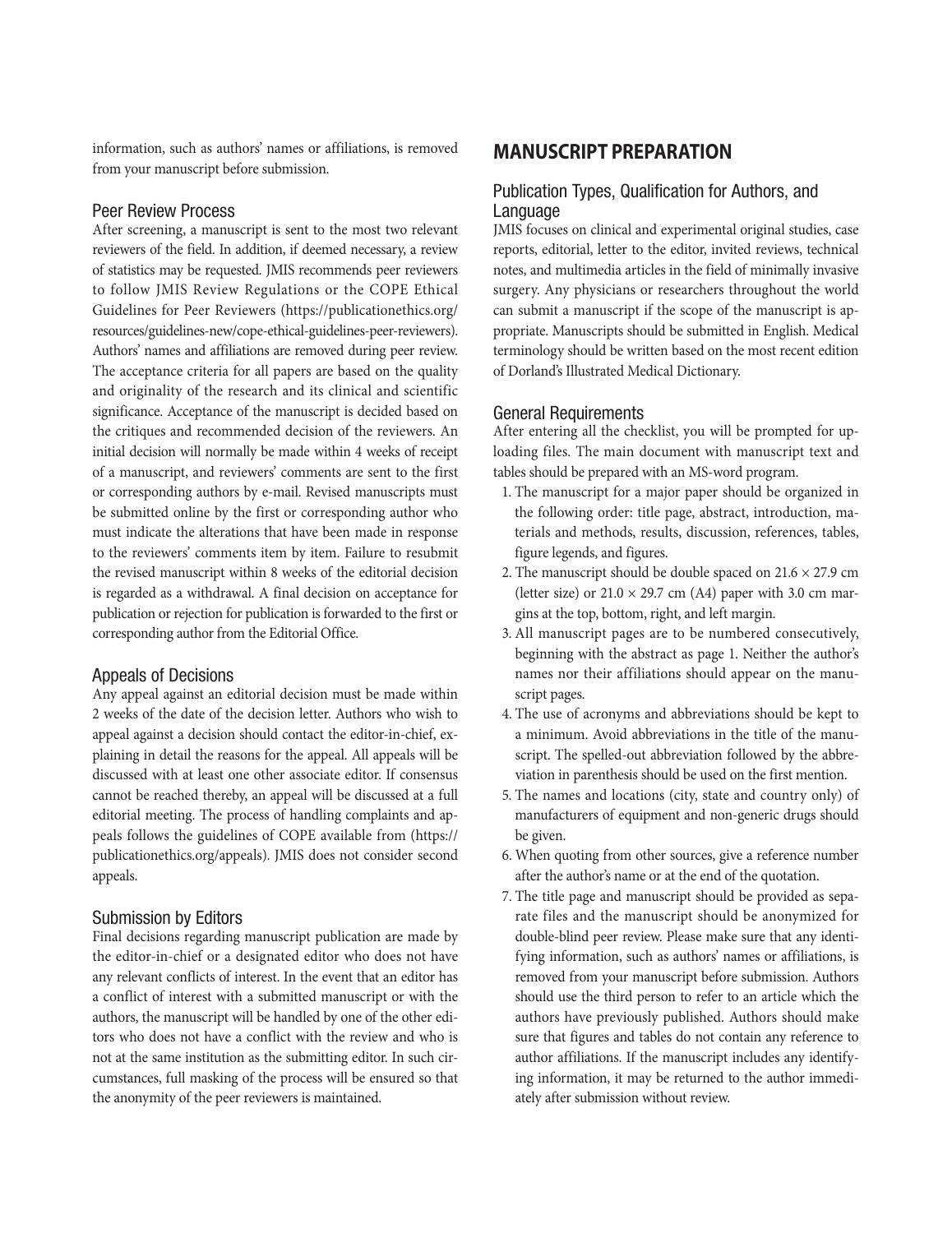### Adherence to Reporting Guidelines

For specific study designs, such as randomized controlled trials, studies of diagnostic accuracy, meta-analyses, observational studies, and non-randomized studies, we strongly recommend that authors follow and stick to the reporting guidelines relevant to their specific research design. Authors should upload a completed checklist for the appropriate reporting guideline during original submission. A good source of reporting guidelines is the EQUATOR Network (https://www.equator-network.org/) and NLM ([https://www.nlm.nih.gov/services/research\\_report\\_](https://www.nlm.nih.gov/services/research_report_guide.html) [guide.html](https://www.nlm.nih.gov/services/research_report_guide.html)).

## Cover Letters

The cover letter should inform the editor that the submitted material or any portions thereof have not been published previously or are not under consideration for publication elsewhere. It should state any potential conflict of interest that could influence the authors' interpretation of the data, such as financial support from or connections to pharmaceutical companies, political pressure from interest groups, or academically related issues.

### Original Articles

Original articles are reports of clinical or experimental investigations. Although there is no limitation on the length of these manuscripts, the Editorial Board may abridge excessive illustrations and large tables. The manuscript for an original article should be organized in the following sequence: title page, abstract (including keywords), main text (introduction, materials and methods, results, discussion), references, tables, figure legends, and figures.

**1. Title page:** A title page should include the following items: (1) the title of the article; (2) running title; (3) the full name of each author; (4) affiliation: when other authors with a different address are included, first write the name of the organization where the primary research was conducted and the names of the other organizations along with the authors' names, listed in numerical order, with the numbering system beginning at the second organization; (5) Open Researcher and Contributor Identification (ORCID) number—JMIS encourages the listing of authors' ORCID number according to ICMJE recommendation. To register for an ID, please visit the ORCID website (http:// www.orcid.org); (6) the corresponding author's name, ORCID number, address, telephone, fax number and e-mail address; (7) the contributions of all authors must be described using the CRediT (https://www.casrai.org/credit.html), taxonomy of author roles; (8) conflict of interest; (9) the source of any research funding, if necessary; (10) non-author contributors: all persons who have made substantial contributions, but who have not met

the criteria for authorship, are acknowledged here.

**2. Abstract:** The abstract should be concise, less than 250 words, and describe concisely, in a paragraph, purpose, methods, results, and derived conclusion of the study in a structured format. Up to five keywords should be listed at the bottom of abstract to be used as index terms. We strongly recommend the keywords within Medical Subject Heading (MeSH) in Medline (https://meshb.nlm.nih.gov/search).

**3. Main text:** The main text of the paper may have separate Introduction, Materials and Methods, Results, and Discussion sections.

- Introduction: Provide a context or background for the study (that is, the nature of the problem and its significance). State the specific purpose or research objective of, or hypothesis tested by, the study or observation. Cite only directly pertinent references, and do not include data or conclusions from the work being reported.
- Materials and Methods: Describe clearly how and why a study was done in a particular way and include the research plan, the materials (or subjects), and the methods used, in that order. Explain in detail how the disease was confirmed and how subjectivity in observations was controlled. When experimental methodology is the main issue of the paper, describe the process in detail so as to recreate the experiment as closely as possible. When quoting specific materials, equipment, or proprietary drugs, the name and address of the manufacturer must be given in parentheses. Generic names should be used instead of commercial names. Include information on the institutional review board/ethics committee approval or waiver and informed consent. Describe statistical methods in detail and, when possible, present them with appropriate indicators of measurement error or uncertainty (such as confidence intervals). Specify the statistical software package(s) and versions used.
- **Sex and gender reporting:** Authors should ensure correct use of the terms sex (when reporting biological factors) and gender (identity, psychosocial or cultural factors), and, unless inappropriate, report the sex and/or gender of study participants, the sex of animals or cells, and describe the methods used to determine sex and gender. If the study was done involving an exclusive population, for example in only one sex, authors should justify why, except in obvious cases (e.g., prostate cancer). Authors should define how they determined race or ethnicity and justify their relevance.
- **IRB/IACUC approval & informed consent:** All articles using clinical samples or data and those involving humans/animals must include information on the IRB/IACUC approval or waiver and informed consent. An example is shown below.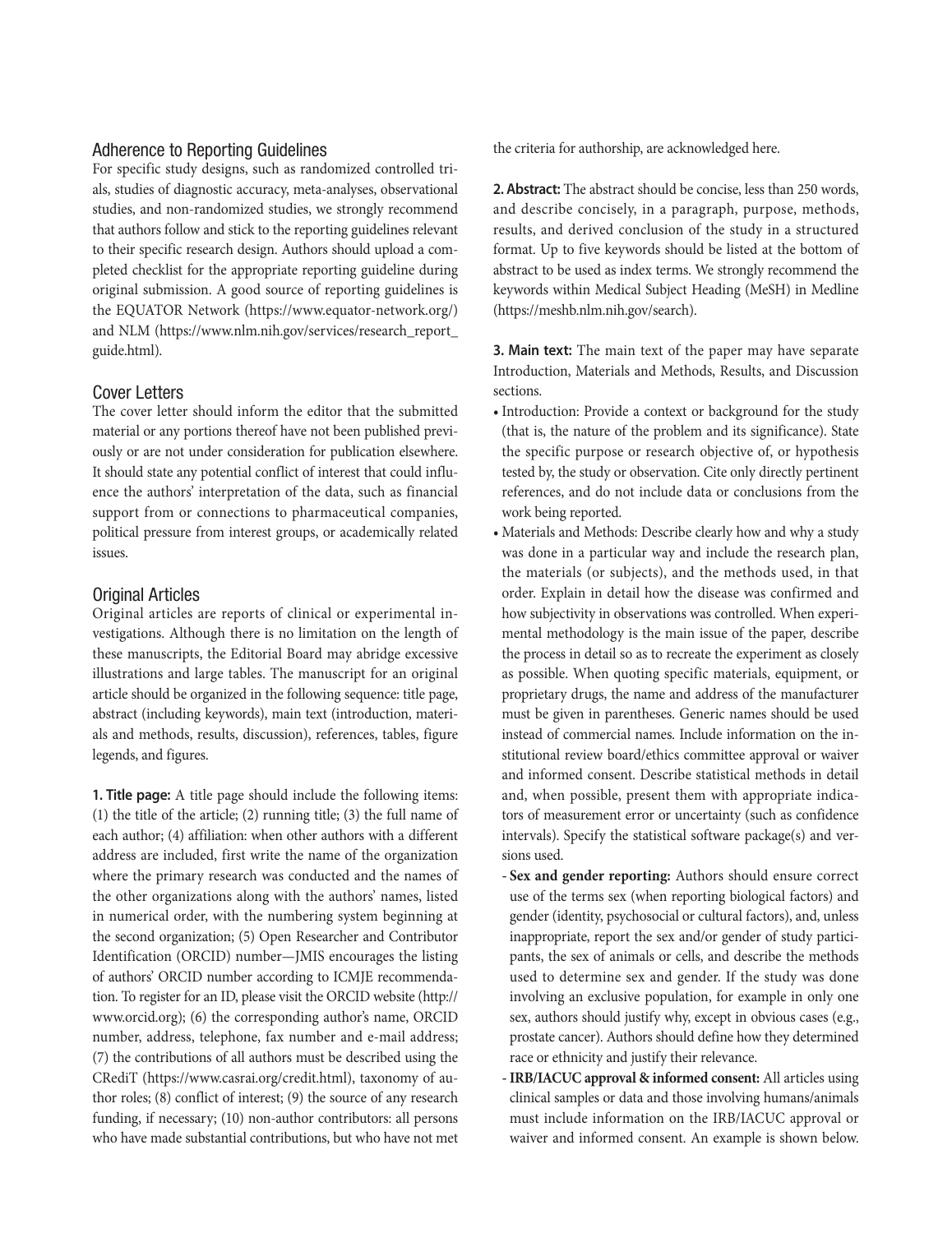"We conducted this study in compliance with the principles of the Declaration of Helsinki. The study's protocol was reviewed and approved by the Institutional Review Board of OO (IRB no. OO). Written informed consent was obtained / Informed consent was waived."

- Results: The results should be presented in logical sequence in the text, tables and figures, giving the main or most important findings first. Repetitive presentation of the same data in different forms should be avoided: Do not repeat all the data in the tables or figures in the text; emphasize or summarize only the most important observations. The results should not include material appropriate to the discussion.
- Discussion: Observations pertaining to the results of research and other related materials should be interpreted for your readers. Emphasize new and important observations; do not merely repeat the contents of the results. Explain the meaning of the observed opinion along with its limits, and within the limits of the research results connect the conclusion to the purpose of the research. In a concluding paragraph, summarize the result and its meaning.

**4. References:** [\[JMIS Endnote Style Download\]](http://www.e-jmis.org/file/JMIS_Endnote_Style(210513).ens) In the text, references should be cited sequentially in the Vancouver numbering style, as a superscripted number after any punctuation mark. Two references are cited separated by a comma, with no space. Three or more consecutive references are given as a range.

• Examples of JMIS references style

- ... received surgical treatment for gastric cancer in South Korea [3].
- According to gastric cancer treatment guidelines [5], PPG can be considered...
- Suh et al. [9] reported a 3-year recurrence-free survival rate of 98.2%.
- Many studies report ... nutrition status, body weight, and anemia [18,19].
- ... in terms of anastomosis-related late complications [18,28- 30].

In the reference list, the references should be numbered and listed in order of appearance in the text. List all authors if there are less than or equal to six authors. When there are more than six authors, the first three could be given, followed by 'et al'. If an article has been published online, but has not yet been given an issue or pages, the digital object identifier (DOI) should be supplied. Other types of references not described below should follow The NLM Style Guide for Authors, Editors, and Publishers (http://www.nlm.nih.gov/citingmedicine). The total number of references is limited to 30 for original articles.

- Examples of JMIS references style
- Journal articles
- 1. Ki HJ, Park JB, Sul JY. Umbilical port site hernia and diastasis recti. J Minim Invasive Surg 2020;23:80-85.
- 2. Jung KW, Won YJ, Kong HJ, Oh CM, Lee DH, Lee JS. Cancer statistics in Korea: incidence, mortality, survival, and prevalence in 2011. Cancer Res Treat 2014;46:109-123.
- 3. Wong JH, Irish WD, DeMaria EJ, et al. Development and assessment of a systematic approach for detecting disparities in surgical access. JAMA Surg 2020 Dec 16 [Epub]. [https://](https://doi.org/10.1001/jamasurg.2020.5668) [doi.org/10.1001/jamasurg.2020.5668.](https://doi.org/10.1001/jamasurg.2020.5668)
- Books & Reports
- 4. Sabiston DC. Davis-Christopher's textbook of surgery. 15th ed. Philadelphia (PA): WB Saunders; 1997.
- 5. Dozois RR. Disorders of the anal canal. In: Sabiston DC, Lyerly HK, editors. Textbook of surgery: the biological basis of modern surgical practice. 15th ed. Philadelphia (PA): WB Saunders; 1997. p. 1032-1044.
- 6. National Cancer Center, Ministry of Health and Welfare. Cancer facts & figures 2014 in the Republic of Korea. Goyang (KR): National Cancer Center; 2014.
- Online sources
- 7. Statistics Korea. Causes of death statistics [Internet]. Daejeon: Statistics Korea; c2020 [cited 2020 Dec 11]. Available from: <https://kosis.kr/eng/>.
- 8. American Cancer Society. Cancer treatments and side effects [Internet]. Atlanta (GA): American Cancer Society; c2020 [cited 2020 Aug 10]. Available from: [https://www.cancer.org/](https://www.cancer.org/treatment/treatments-and-side-effects.html) [treatment/treatments-and-side-effects.html](https://www.cancer.org/treatment/treatments-and-side-effects.html).
- Dissertation
- 9. Hong GD. The relationship between low serum cholesterol level and cancer mortality [dissertation]. Seoul (KR): Seoul National Univ.; 2009.
- Conference paper
- 10. Rice AS, Brooks JW. Canabinoids and pain. In: Dostorovsky JO, Carr DB, editors. Proceedings of the 10th World Congress on Pain; 2002 Aug 17-22; San Diego, CA. Seattle (WA): IASP Press; 2003. p. 437-446.
- 11. Health and Social Care Information Centre. National Bowel Cancer Audit Progress Report Tripartite Colorectal Meeting. Boar Lane: Health and Social Care Information Centre; 2014.

#### **5. Tables**

- Tables are to be numbered in the order in which they are cited in the text.
- A table title should concisely describe the content of the table so that a reader can understand the table without referring to the text.
- Each table must be simple and typed on a separate page with its heading above it.
- Explanatory matter is placed in footnotes below the tabular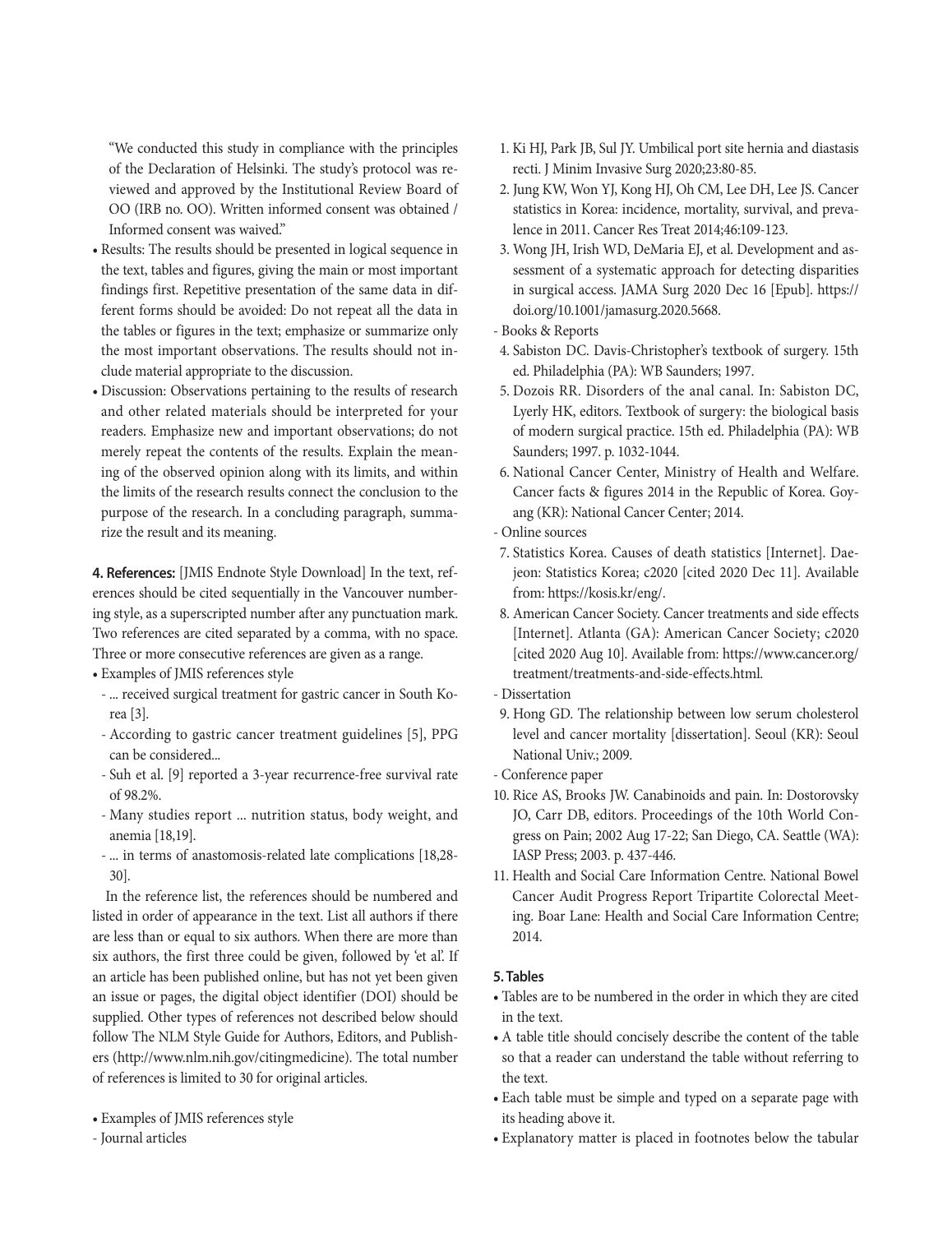matter and not included in the heading. All abbreviations are explained in the footnotes.

- Footnotes should be indicated by  $a^3$ ,  $b^3$ ,  $c^3$ ....
- Statistical measures such as SD or SE should be identified.
- Vertical rules and horizontal rules between entries should be omitted.

#### **6. Figures**

- Figures should be submitted as separate files during submission process.
- Preferred formats are TIFF for photographic, raster images, and EPS or line-arts. Following formats may be suitable in selected images; JPEG/PNG/BMP (suitable for images if the original file format is JPEG/PNG/BMP), PPTX (only for diagrams made in PowerPoint file). Contact the editorial office for other format.
- Figure should have minimum width of 107 mm, and a minimum resolution of 300 dpi for color figures, 500 dpi for black and white figures, and 1,000 dpi for line art figures.
- In the case of multiple prints bearing the same number, use English letters after the numerals to indicate the correct order. (ex) Fig. 1A --, Fig. 1B
- Figures should be numbered, using Arabic numerals, in the order in which they are cited.
- If any tables or figures are taken or modified from other papers, authors should obtain permission through the Copyright Clearance Center [\(https://www.copyright.com/\)](https://www.copyright.com/) or from the individual publisher, except where the materials concerned have been published in an open access journal under the Creative Commons license. For tables or figures from an open access journal, simply verify the source of the journal precisely in the accompanying footnote. Please note the distinction between a free-access journal and an open access journal: it is necessary to obtain permission from the publisher of a freeaccess journal for using tables or figures published therein. Examples are shown below: Reprinted (Modified) from Tanaka et al. [48], with permission of Elsevier. OR Reprinted (Modified) from Weiss et al. [2], according to the Creative Commons License.

### Case Reports

Case reports will be published only in exceptional circumstances, when they illustrate a rare occurrence of clinical importance. Case reports should address issues of importance to medical researchers and preferably should have helpful illustrations. The manuscript for a case report should be organized in the following sequence: title page, abstract and keywords, main text (introduction, case report, discussion), references, tables, figure legends, and figures. The abstract should be unstructured and its length should not exceed 150 words. There should be no

more than five figures, including tables, and no more than 10 references.

### Reviews

Reviews are invited by the editor and should be comprehensive analyses of specific topics. They are organized as follows: title page, abstract and keywords, introduction, body text, conclusion, references, tables, figure legends, and figures. There should be an unstructured abstract equal to or less than 250 words. The length of the text excluding references, tables, and figures should not exceed 7,500 words.

### **Editorials**

Editorials are invited by the editor and should be commentaries on articles published recently in the Journal. Editorial topics could include active areas of research, fresh insights, and debates in all fields of minimally invasive surgery. The manuscript for editorials should be prepared as follows: title page, abstract and keywords, body text, references, tables, figure legends, and figures. The abstract should be unstructured and its length should not exceed 150 words. There should be no more than five figures, including tables, and no more than 10 references.

#### Multimedia Articles

Multimedia articles are brief text articles with video(s) included as supplemental electronic material. The video content should highlight novel/emerging technologies in the field of minimally invasive surgery or contain educational value and clinical interest within the scope of training programs. Standard instructions for manuscript submission should be followed. The manuscript, with supplemental video(s), should include title page, abstract (150 words limit) and keywords, introduction, method, results, discussion, acknowledgments, and references (10 references limit). Up to three videos and each up to 10-minute in length maximum can be submitted. Videos should be in the highest resolution possible and must not exceed 2 GB in size. Videos must be in one of the following formats: avi, wmv, mp4, mov, m2p, mp2, mpg, or mpeg. YouTube videos are not a format that is allowed. The aspect ratio of videos should be 16:9 or 4:3. Videos must be narrated and in English. Annotation of important anatomic landmarks and visual aids (i.e., arrows, superimposed color, etc.) are encouraged. No music sound tracks are encouraged. Fancy video transitions are not encouraged. The video file must be playable on a Windows-based computer. It is recommended to submit a representative still photo (critical step, port placement, etc.) taken from the video, which is displayed on the JMIS journal homepage archive. The placement of the video clip(s) should be noted in your manuscript.